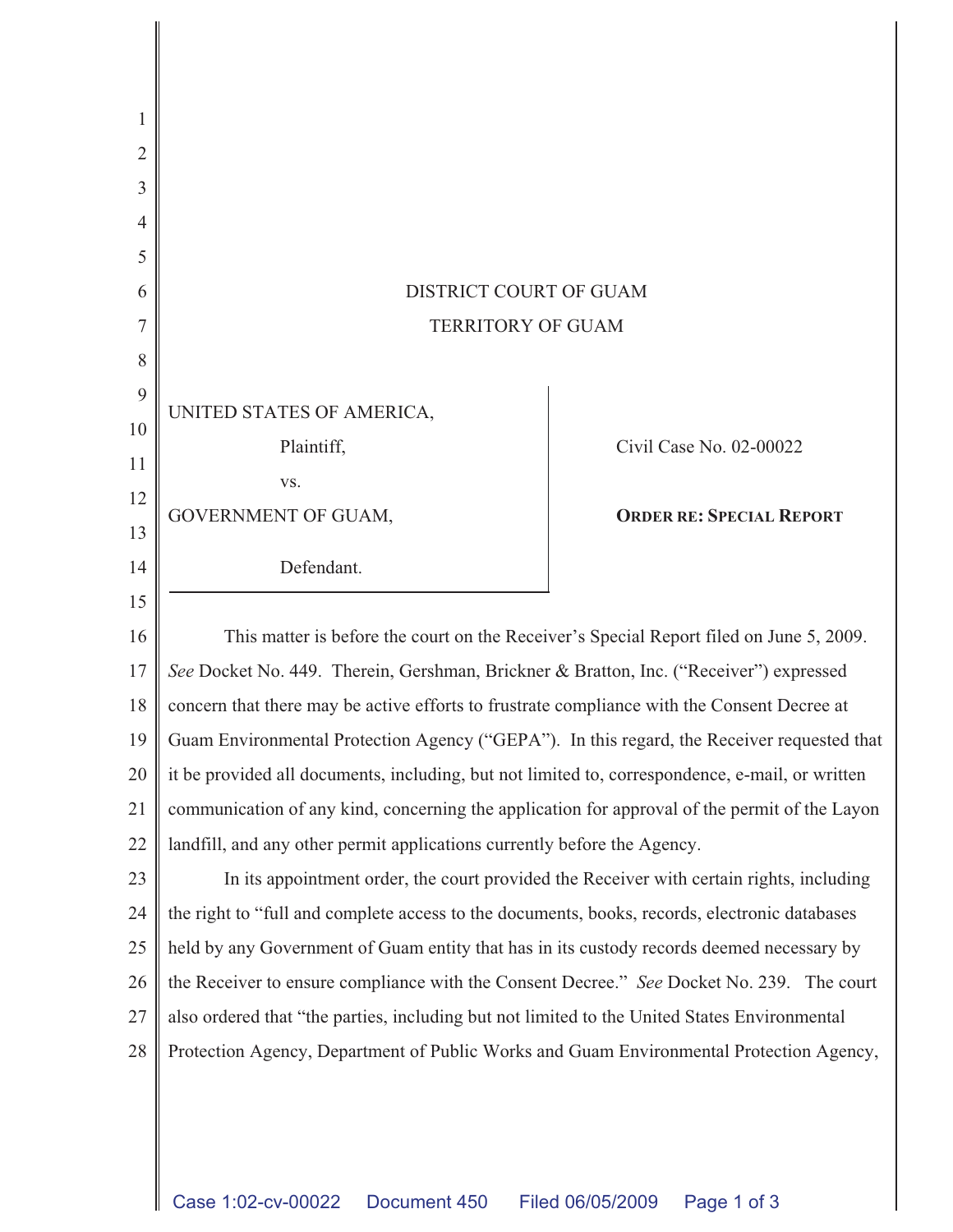| $\mathbf{1}$   | are to immediately comply with this Order and are enjoined from interfering in any manner, or                                            |  |
|----------------|------------------------------------------------------------------------------------------------------------------------------------------|--|
| $\overline{2}$ | from failing to cooperate either directly or indirectly, with the Receiver in the performance of                                         |  |
| 3              | its functions and duties." See Docket No. 239. This remains the order of the court. See                                                  |  |
| $\overline{4}$ | Spallone v. United States, 493 U.S. 265, 276 (1990) (district court has inherent power to                                                |  |
| 5              | enforce compliance with lawful orders through civil contempt).                                                                           |  |
| 6              | Accordingly, the court hereby ORDERS that the Government of Guam provide the                                                             |  |
| 7              | Receiver copies of:                                                                                                                      |  |
| 8              | all written communications between GEPA staff members; <sup>1</sup>                                                                      |  |
| 9              | all written communications between GEPA staff members and GEPA Board                                                                     |  |
| 10             | members; $2$                                                                                                                             |  |
| 11             | all written communications between GEPA Board members;                                                                                   |  |
| 12             | all written communications between GEPA Board member(s) and any official of                                                              |  |
| 13             | the Government of Guam, or between the entire GEPA Board and any official of                                                             |  |
| 14             | the Government of Guam;                                                                                                                  |  |
| 15             | all written communications between GEPA Board member(s) and GEPA                                                                         |  |
| 16             | applicants and their representatives;                                                                                                    |  |
| 17             | any other written communication relevant to the GEPA Board's compliance                                                                  |  |
| 18             | with the Consent Decree and the court's subsequent orders enforcing the                                                                  |  |
| 19             | <b>Consent Decree.</b>                                                                                                                   |  |
| 20             | The term "written communications" includes, but is not limited to, reports, e-mail, memoranda,                                           |  |
| 21             | correspondence, notices and notes.                                                                                                       |  |
| 22             | This order applies <i>only</i> to written communications that $(1)$ were generated during the                                            |  |
| 23             | period of October 1, 2008 to the present, and (2) concern the Layon landfill permit application                                          |  |
| 24             |                                                                                                                                          |  |
| 25             |                                                                                                                                          |  |
| 26             | For purposes of this order, the term "GEPA staff members" include all administrative                                                     |  |
| 27             | personnel.                                                                                                                               |  |
| 28             | <sup>2</sup> Likewise, for purposes of this order, the term "GEPA Board members" includes all<br>office-holders (i.e., the Chair, etc.). |  |
|                |                                                                                                                                          |  |
|                |                                                                                                                                          |  |